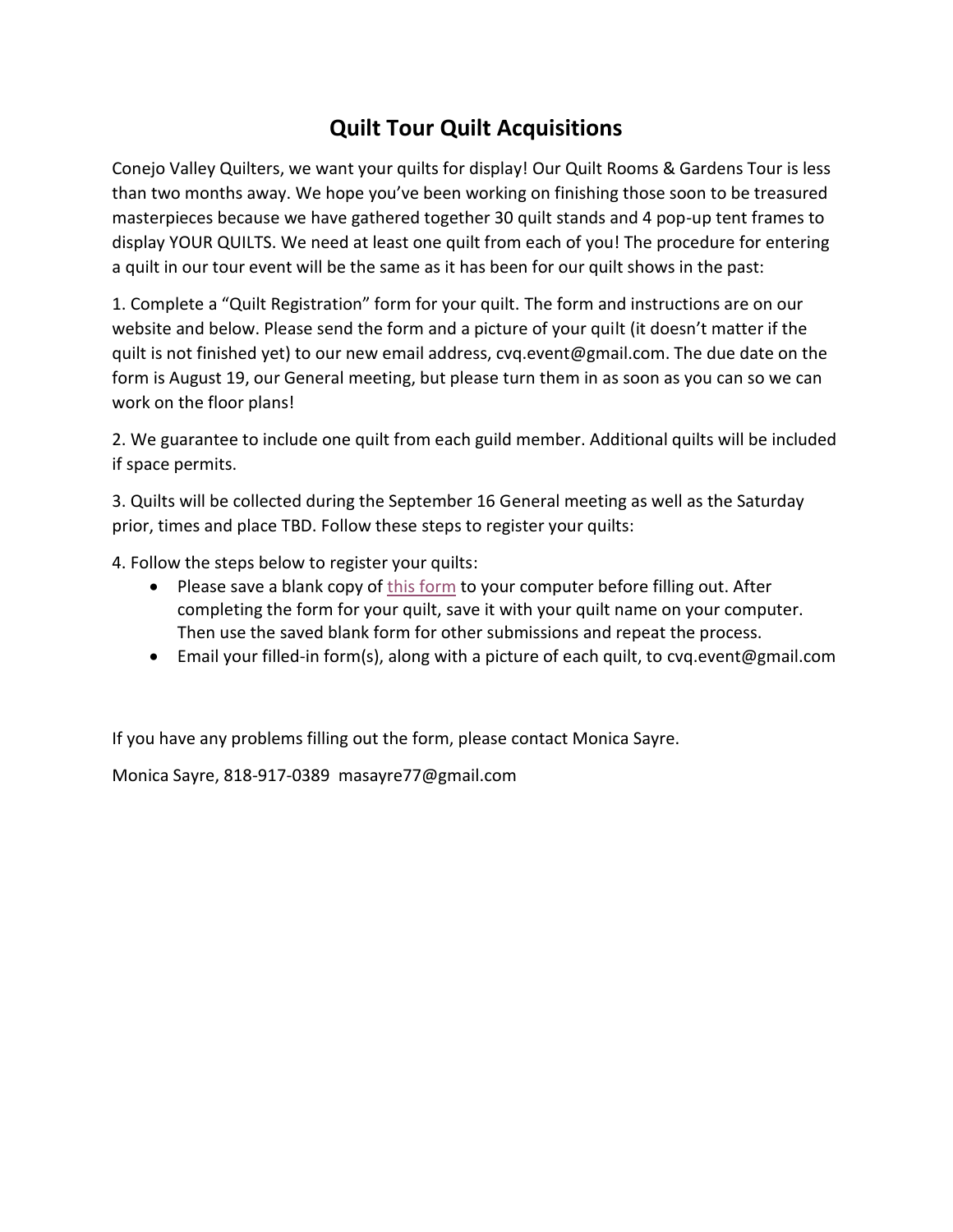## **Quilt Tour Volunteers Needed**

Thank you to everyone who has already committed to work at our major fundraiser. We still need volunteers to sit at some of member homes on tour, especially the 12:45 pm to 4:15 pm shift. That's the best time because you can hit the boutique and some rooms first thing in the morning while its cool. You can sit and don't need to stand the entire time to help at a home. These positions are available:

#### **Tour Homes:**

#### **Newbury Park**

- Pauline Matthews' home: 1 slot for 12:45 pm to 4:15 pm
- Patti Adams' home: 2-3 volunteers for 12:45 pm to 4:15 pm

#### **Thousand Oaks**

- Josie Prell's home: 2 volunteers for 12:45 pm to 4:15 pm
- Sarah Hart's home: 1 volunteer for 12:45 pm to 4:15 pm

#### **Ascension Lutheran at Pederson Hall**

We also need help for set up and take down at Ascension Lutheran Pederson Hall. We could use a few "strong" men (or women) to help bring in/out heavier items and set up tables, chairs, etc. Talk to husbands, significant others, sons, grandsons, nephews, friends and strong women to help! Much help makes the work light and these times don't interfere with doing the tour.

- 8 am to 10 am: 2 volunteers
- 4:00 to 5:00 pm: 3 volunteers
- White Glove volunteer: 9:45 am to 12:45 pm, 1 volunteer, 12:45 pm to 4:15 pm 1 volunteer
- Admissions table: 9:45 am to 12:45 pm, 1 volunteer; 12:45 pm to 4:15 pm 1 volunteer

Please email me at ljurss@roadrunner.com to sign up. Slots will be filled on first come – first serve basis. Thank you!

Lynn Jurss ljurss@roadrunner.com